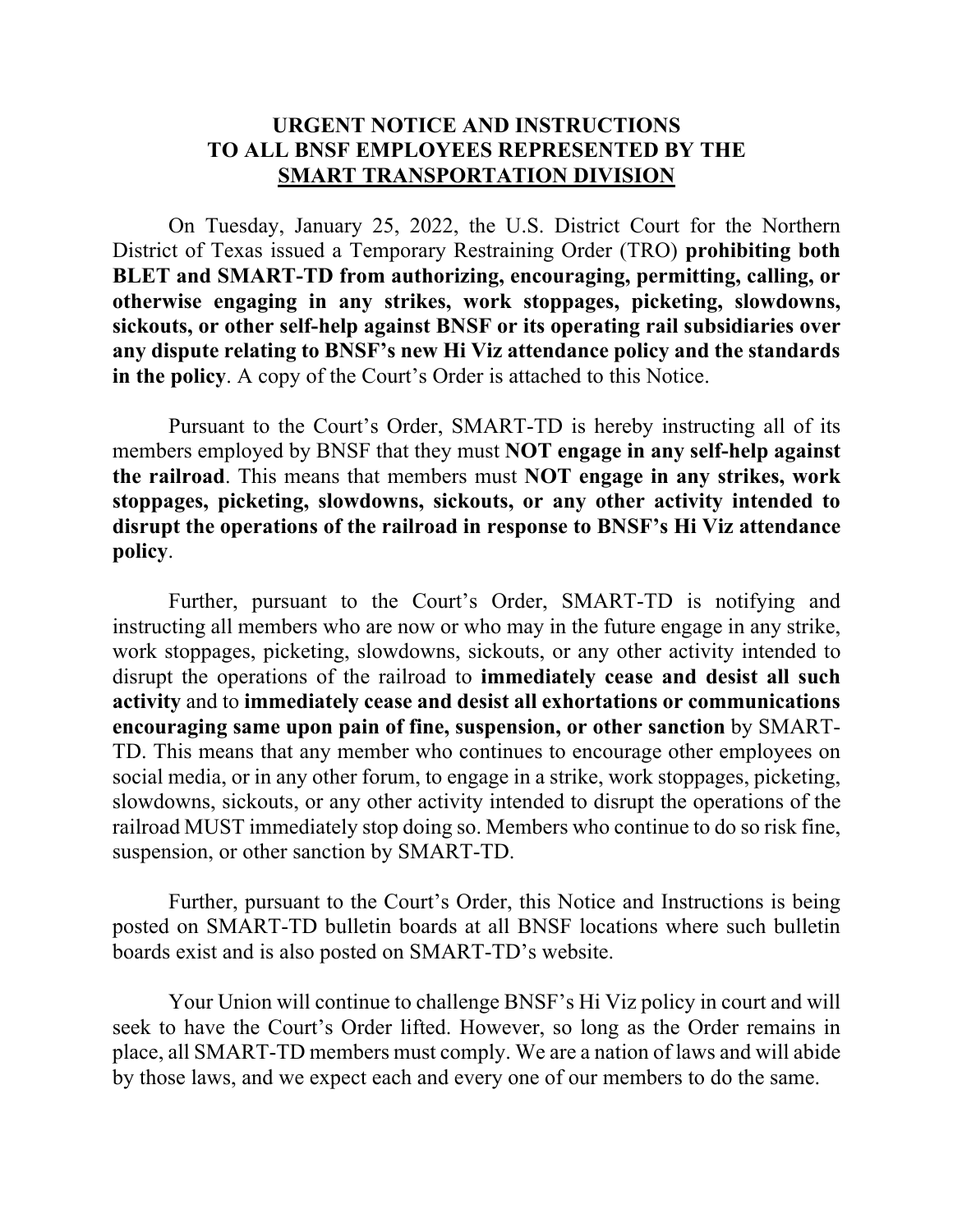## UNITED STATES DISTRICT COURT FOR THE NORTHERN DISTRICT OF TEXAS FORT WORTH DIVISION

### **BNSF RAILWAY COMPANY,**

Plaintiff,

v. **No. 4:22-cv-0052-P**

## **INTERNATIONAL ASSOCIATION OF SHEET METAL, AIR, RAIL AND TRANSPORTATION WORKERS – TRANSPORTATION DIVISION ET AL.,**

Defendants.

#### **ORDER**

The Court's role is *not* to decide whether Plaintiff BNSF Railway Company's ("BNSF") new High Visibility ("Hi Viz") attendance standard is bad policy. Rather, the Court's role is to determine whether the current labor dispute is either a "major" or "minor" dispute under the Railway Labor Act ("RLA").

BNSF argues that the dispute is minor. Defendants International Association of Sheet Metal, Air, Rail and Transportation Workers – Transportation Division ("SMART-TD") and Brotherhood of Locomotive Engineers and Trainmen ("BLET") (collectively, the "Unions") argue that it is major.

And based on their respective positions, the Parties are adamant about what happens next. BNSF insists that because the RLA has no status quo requirement for minor disputes, BNSF can, and *will*, implement the Hi Viz attendance standard on February 1, 2022. The Unions, however, insist that because the RLA grants them the right to engage in self-help during a major dispute, the Unions can, and *will*, exercise their right to strike on the day the policy is implemented.

Due to the Unions' continued representation that a strike is imminent, BNSF filed a Motion for a Temporary Restraining Order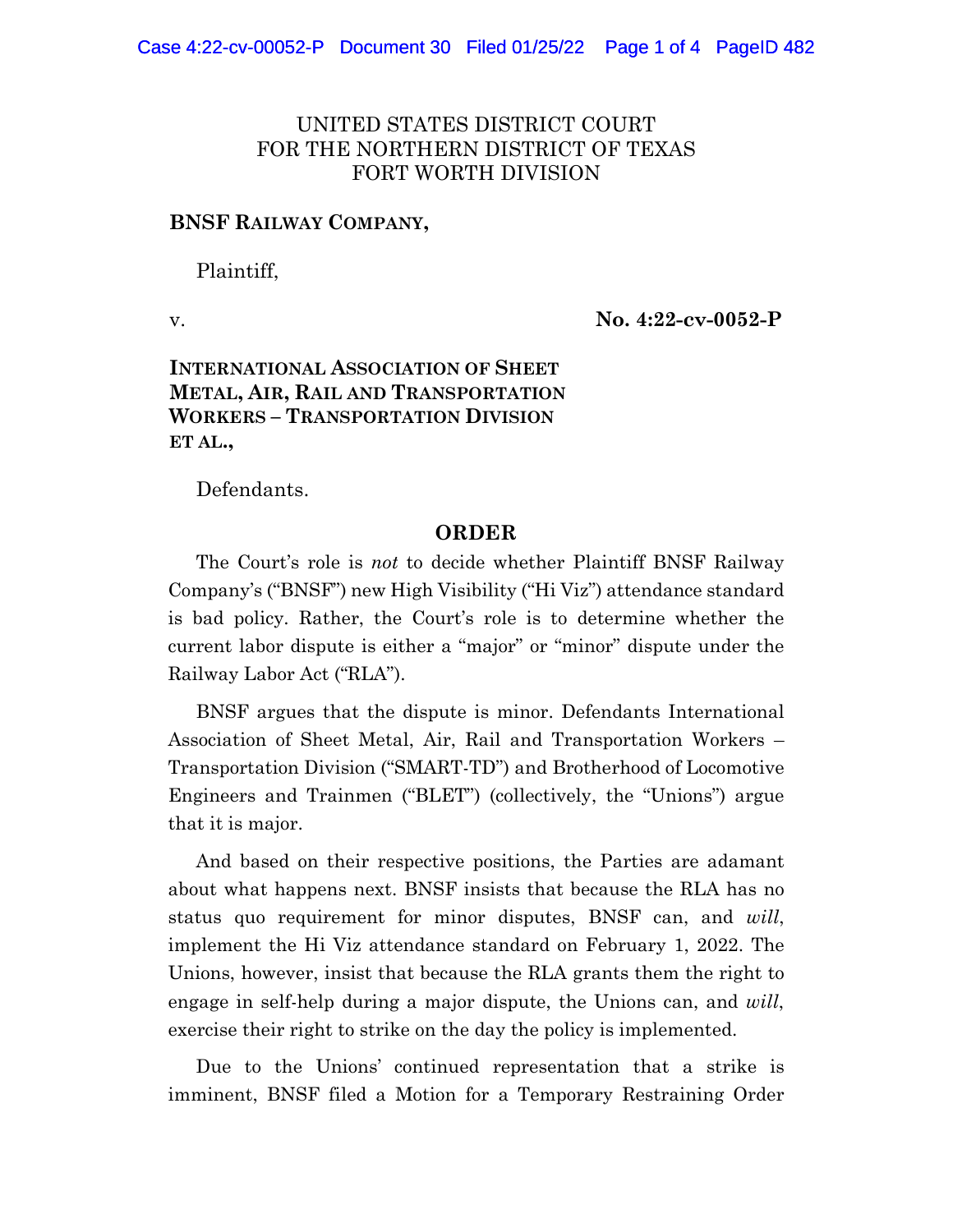("Motion"). ECF No. 6. And at the hearing on the Motion, the Parties further cemented their respective positions.

At this stage in the proceedings, the Court is *not* deciding whether this dispute is either major or minor as a matter of law. Instead, the Court is merely deciding whether "there is a substantial likelihood that the movant will prevail on the merits." *Daniels Health Sci., LLC v. Vascular Health Scis., LLC*, 710 F.3d 579, 582 (5th Cir. 2013).

Based on the Parties' past practice, BNSF has established a substantial likelihood of success on the merits that implementing the Hi Viz attendance standard is "arguably justified by the terms of the parties collective bargaining agreement" such that the dispute is minor. *Consol. Rail Corp. v. Ry. Lab. Execs.' Ass'n*, 491 U.S. 299, 307 (1989). Further, "[w]hen an illegal strike occurs over a minor dispute, the employees or the union have violated not only  $\S 152$  First but also  $\S 153$ First (i)." *Burlington N. & Santa Fe Ry. Co. v. Bhd. of Maint. of Way Emps.*, 143 F. Supp. 2d 672, 677–78 (N.D. Tex. 2001) (McBryde, J.) (quoting *Burlington N. R.R. Co. v. Bhd. of Maint. of Way Emps.*, 961 F.2d 86, 89 (5th Cir. 1992)). The Court therefore concludes that BNSF has established a substantial likelihood that any resort to self-help by the Unions would violate the RLA.

And without a temporary restraining order barring an "illegal strike over a minor dispute," BNSF would suffer substantial, immediate, and irreparable harm. The Unions, however, will not suffer any harm as a result of a temporary restraining order that this Court, or an arbitrator, cannot remedy. The balance of harms therefore weighs in favor of injunctive relief. The record further establishes that a strike would exacerbate our current supply-chain crisis—harming the public at large, not just BNSF. A temporary restraining order will thus serve, rather than disserve, the public interest. Accordingly, the Court concludes that granting a temporary restraining order is appropriate.1

<sup>1</sup>In this Court's experience, prologued fights in federal court between unions and management only delay the inevitable negotiations between the parties. Frequently, such fights benefit no one, and the American consumer is left to bear the cost. As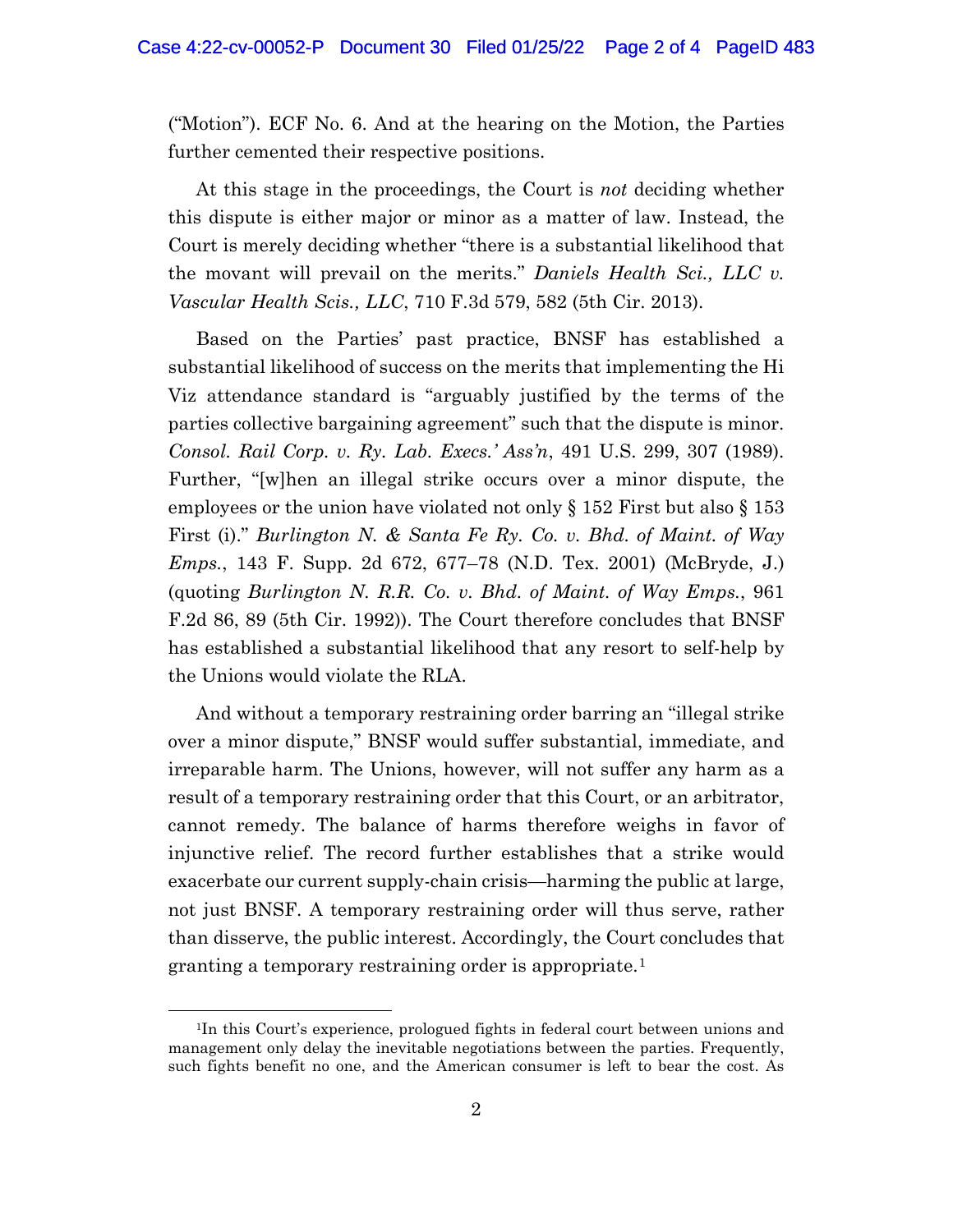The Court therefore **GRANTS** BNSF Railway Company's Motion for Temporary Restraining Order (ECF No. 6).

Accordingly, the Court **ORDERS** that, for the duration of this Temporary Restraining Order, SMART-TD and BLET—as well as their divisions, lodges, locals, officers, agents, employees, members, and all persons acting in concert or participation with any of them—are **TEMPORARILY RESTRAINED** and **ENJOINED** from authorizing, encouraging, permitting, calling, or otherwise engaging in any strikes, work stoppages, picketing, slowdowns, sickouts, or other self-help against BNSF or its operating rail subsidiaries over any dispute relating to the Hi Viz attendance standards.

The Court furthers **ORDERS** that SMART-TD and BLET, and their national and local officers, shall immediately undertake all reasonable efforts to prevent and discourage their respective divisions, lodges, locals, officers, agents, employees, members, and all person acting in concert with any of them, from engaging in conduct enjoined by this Order, including but not limited to the following specific efforts:

- (a) Immediately instruct in writing all SMART-TD and BLET members employed by Plaintiff to refrain from self-help against the Plaintiff railroad, and provide Plaintiff with a copy of all such instructions;
- (b) Notify all SMART-TD and BLET members employed by Plaintiff by the most expeditious means possible of the issuance, contents, and meaning of this Order, and provide Plaintiff with a copy of all such notices;

President Harry Truman observed, "I am sure [management] would like to break the unions and the unions would like to break them so they will probably fight a while and then settle so both will lose and in the long run only the man in the street will pay the bill." Letter from Harry S. Truman to Martha Ellen Truman and Mary Jane Truman (Jan. 23, 1946), *in* OFF THE RECORD, THE PRIVATE PAPERS OF HARRY S. TRUMAN 83 (Robert H. Ferrell ed., 1980). Throughout the remainder of these proceedings, the Parties are encouraged to remember the admonition of President John F. Kennedy: "Let us never negotiate out of fear but let us never fear to negotiate." John F. Kennedy, *in* GREAT QUOTES FROM GREAT LEADERS 87 (Peggy Anderson comp., 1990); *see also*  Lyndon Baines Johnson, *in* JOHN BARTLETT, FAMILIAR QUOTATIONS 872 (15th ed., 1980) ("Come now, let us reason together.") (quoting *Isaiah* 1:18 (ESV)).